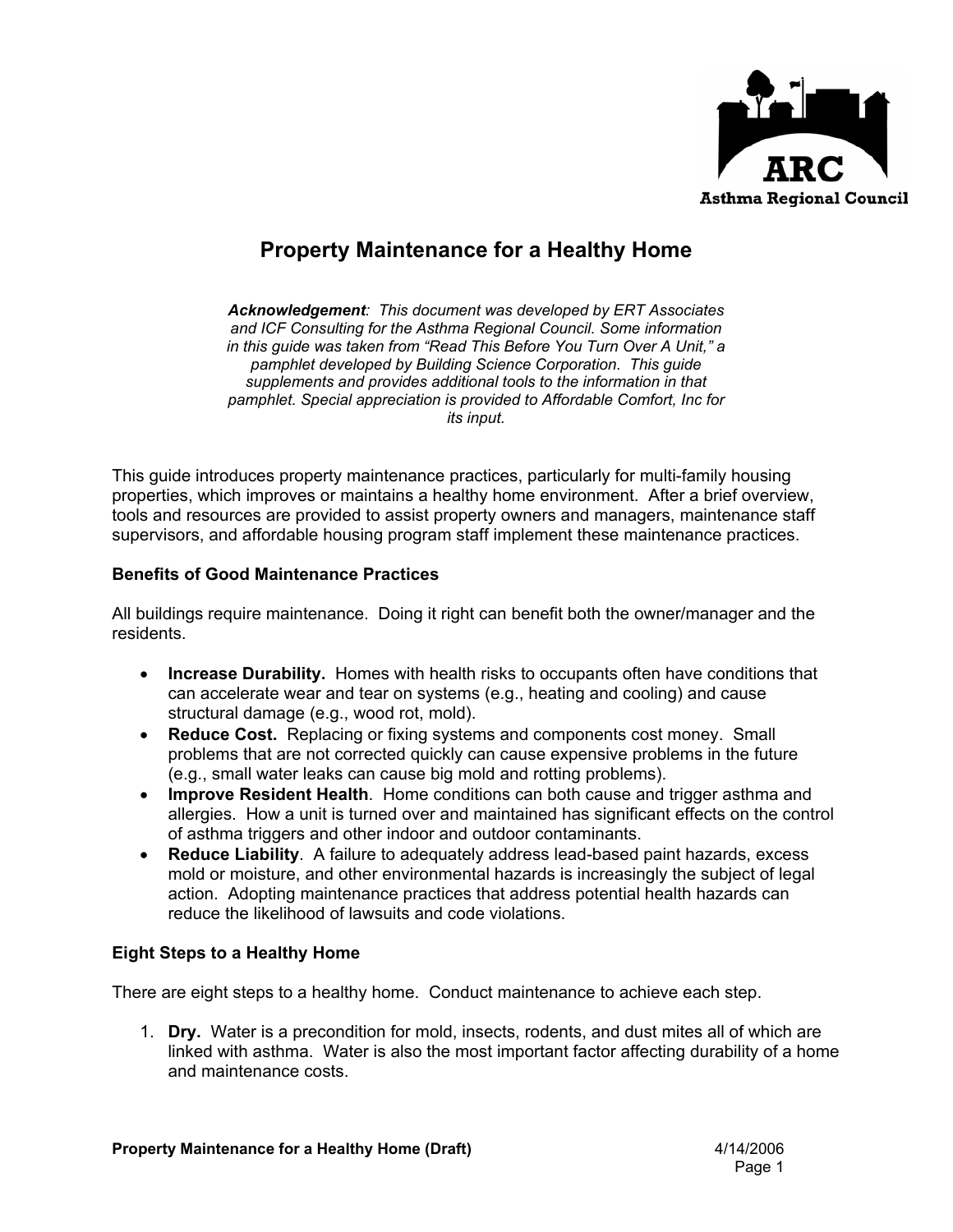- 2. **Cleanable.** It is inevitable that a home will have some dust. The goal of a healthy home is to minimize dust brought into the home and to make it easier to clean and remove dust and allergens.
- 3. **Well Ventilated**. Ventilation provides a mechanism to remove air contaminants and reduce dust allergens.
- 4. **Lead Safe**. In homes built before 1978, deteriorating lead-based paint creates lead hazards in the dust and soil.
- 5. **Combustion Product Free**. Combustion products such as carbon monoxide can cause severe health problems.
- 6. **Toxic Chemical Free**. Toxic cleaning compounds, pesticides, oil- or alkyd-based paints and solvents can lead to poor indoor air quality.
- 7. **Pest Free**. Pests can cause allergic reactions associated with asthma. Pest problems also encourage the use of pesticides. Controlling water, holes, and providing tight food storage help minimize pests.
- 8. **Comfortable**. Uncomfortable homes can make people take action that makes a home unhealthy. For example, a resident without working air-conditioning may open a window, allowing pollen to enter the home.

#### **Opportunities to Identify Problems and Perform Maintenance**

In a multi-family housing property, there are usually several types of opportunities to examine a unit for conditions that need attention and to perform maintenance.

- **Resident request**. When a resident notifies the manager of a maintenance problem with the unit, such as a leaking water pipe, an appliance that is not working property, or a pest problem.
- **Unit turnover**. When cleaning and preparing a unit for a new resident.
- **Upgrades or replacement**. When the manager is upgrading or replacing an appliance or feature in several units at the same time, such as installing several new window unit air conditioners.
- **Code Inspection**. When a local code inspector is in a unit looking for code violations.

When inside the housing unit during these opportunities, identify and correct maintenance problems taking into consideration the eight steps described above. This will result in a healthier home for the residents and will have long-term benefits for the property owners and manager.

#### **Residents Have a Role in Good Maintenance**

Since the property manager only has access to a unit on limited occasions, the residents also have a role to play in maintaining a healthy home environment. Encourage residents to:

• **Report maintenance problems immediately**. You can't fix it, if you don't know there is a problem. Make sure to be responsive to maintenance complaints.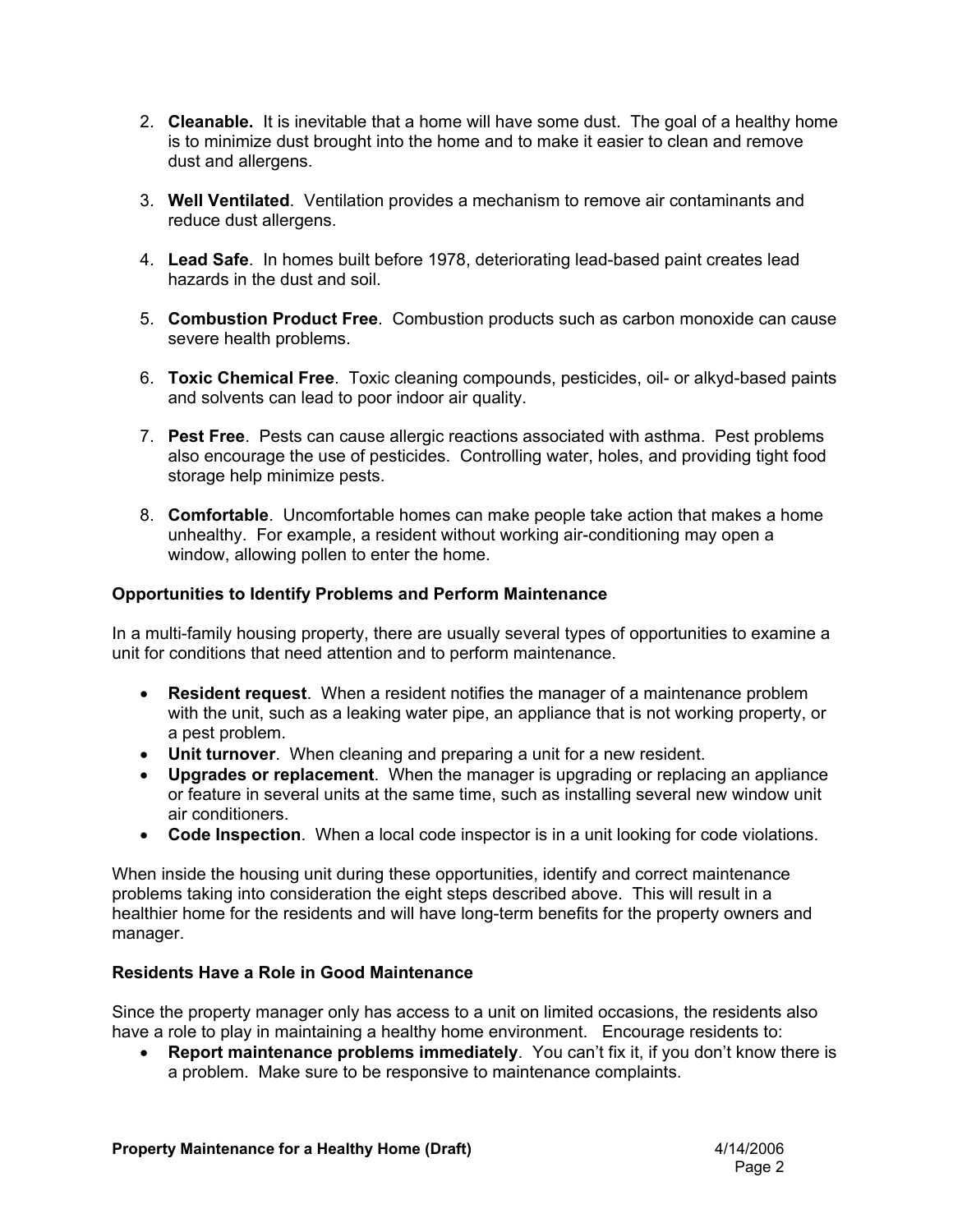- **Use walk off-mats**. Either those provided in common areas, or personal mats inside the unit to collect dust from outside.
- **Use bathroom and kitchen fans**. Fans remove moisture and odors; install quiet and durable fans on timers.
- **Maintain smoke alarms**. Remind residents not to disconnect smoke alarms.
- **Avoid or properly use and store pesticides and toxic chemicals**.

#### **Tools and Resources**

Use these tools and resources to help your program or property incorporate maintenance practices that will lead to healthier homes.

- **Checklist**: Use this checklist when you turn over a unit, or add items from this to an existing checklist to ensure you consider all eight steps to a healthy home.
- **Maintenance Solution**. Use this chart to consider appropriate options for fixing a problem, or to ensure that you have identified the root cause of a problem, not just a symptom.
- **Sample Work Orders**. Sample work order and specifications for window maintenance and lead-based paint hazards can help ensure that these common maintenance activities are performed effectively.
- **Resource List**. Other resource with healthy homes information and materials.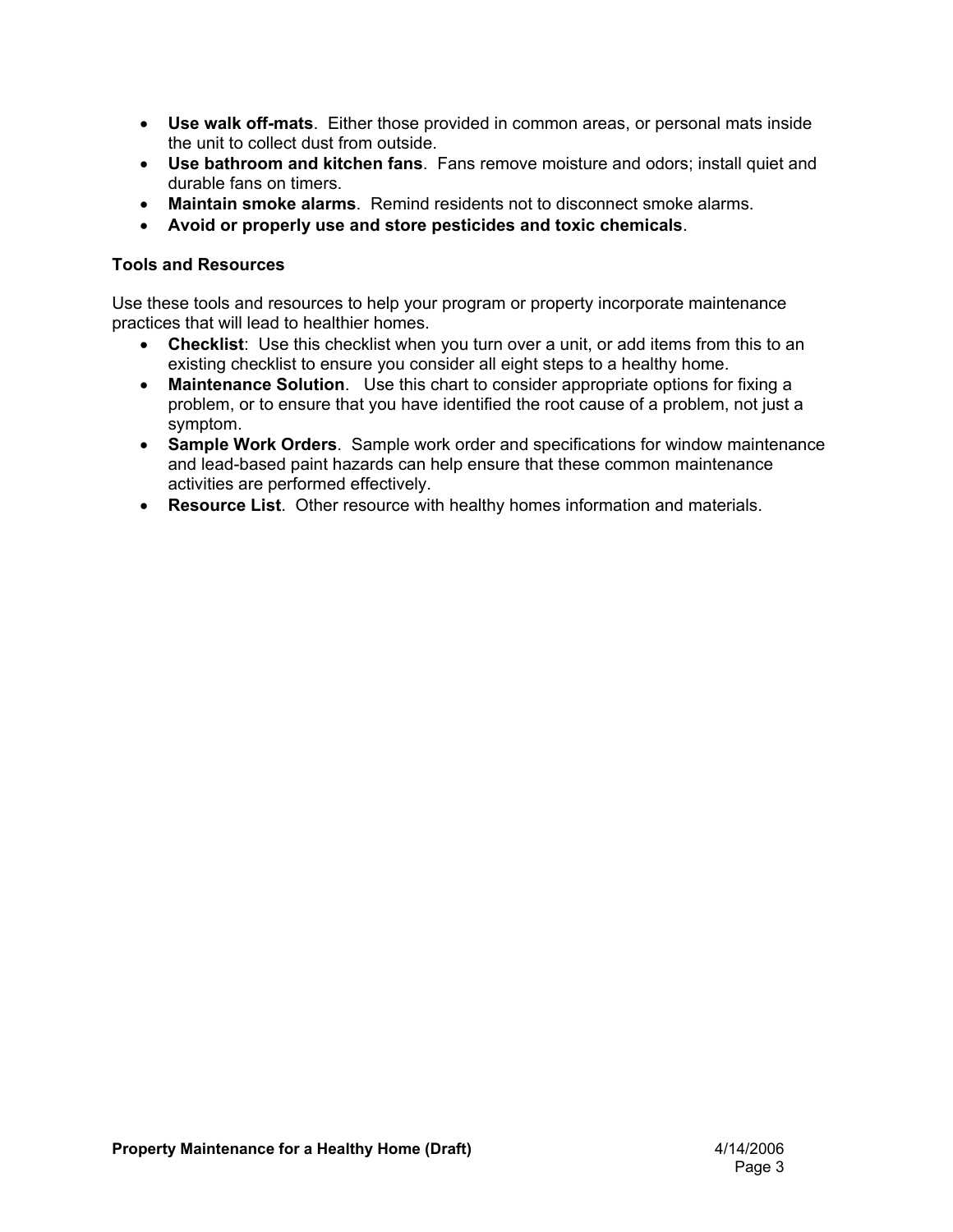# **Healthy Homes Maintenance Checklist**

| Name of Inspector:         | Date: |
|----------------------------|-------|
| Property Name and Address: |       |
|                            |       |

### **1. Moisture**

|           |                                                  | <b>Checked</b> Detected |  |
|-----------|--------------------------------------------------|-------------------------|--|
|           | Under windows and doors, including sliding doors |                         |  |
|           | Under sinks and dishwasher                       |                         |  |
|           | Around toilets, tubs, and showers                |                         |  |
| $\bullet$ | Around washing machine connections               |                         |  |
|           | In crawl spaces and attic                        |                         |  |
|           | On baseboards touching basements/floors          |                         |  |
|           | Near missing or moldy exterior siding            |                         |  |
|           | Actions Taken:                                   |                         |  |
|           |                                                  |                         |  |
|           |                                                  |                         |  |

| Wet or moldy paper products stored below grade                                                                                                                                                                                                                                                                       |         | Problem         |
|----------------------------------------------------------------------------------------------------------------------------------------------------------------------------------------------------------------------------------------------------------------------------------------------------------------------|---------|-----------------|
| Moisture attracting storage shelves - particle board<br>No insulation on cold water pipes<br>(leads to condensation)<br>Clogged gutters and downspouts<br>Washing machine hose connections not fully intact<br>Dryer vents to exterior not present or not functional<br>Dryer pan under refrigerator soiled or moldy | Checked | <b>Detected</b> |

 $\mathcal{L}_\mathcal{L} = \mathcal{L}_\mathcal{L} = \mathcal{L}_\mathcal{L} = \mathcal{L}_\mathcal{L} = \mathcal{L}_\mathcal{L} = \mathcal{L}_\mathcal{L} = \mathcal{L}_\mathcal{L} = \mathcal{L}_\mathcal{L} = \mathcal{L}_\mathcal{L} = \mathcal{L}_\mathcal{L} = \mathcal{L}_\mathcal{L} = \mathcal{L}_\mathcal{L} = \mathcal{L}_\mathcal{L} = \mathcal{L}_\mathcal{L} = \mathcal{L}_\mathcal{L} = \mathcal{L}_\mathcal{L} = \mathcal{L}_\mathcal{L}$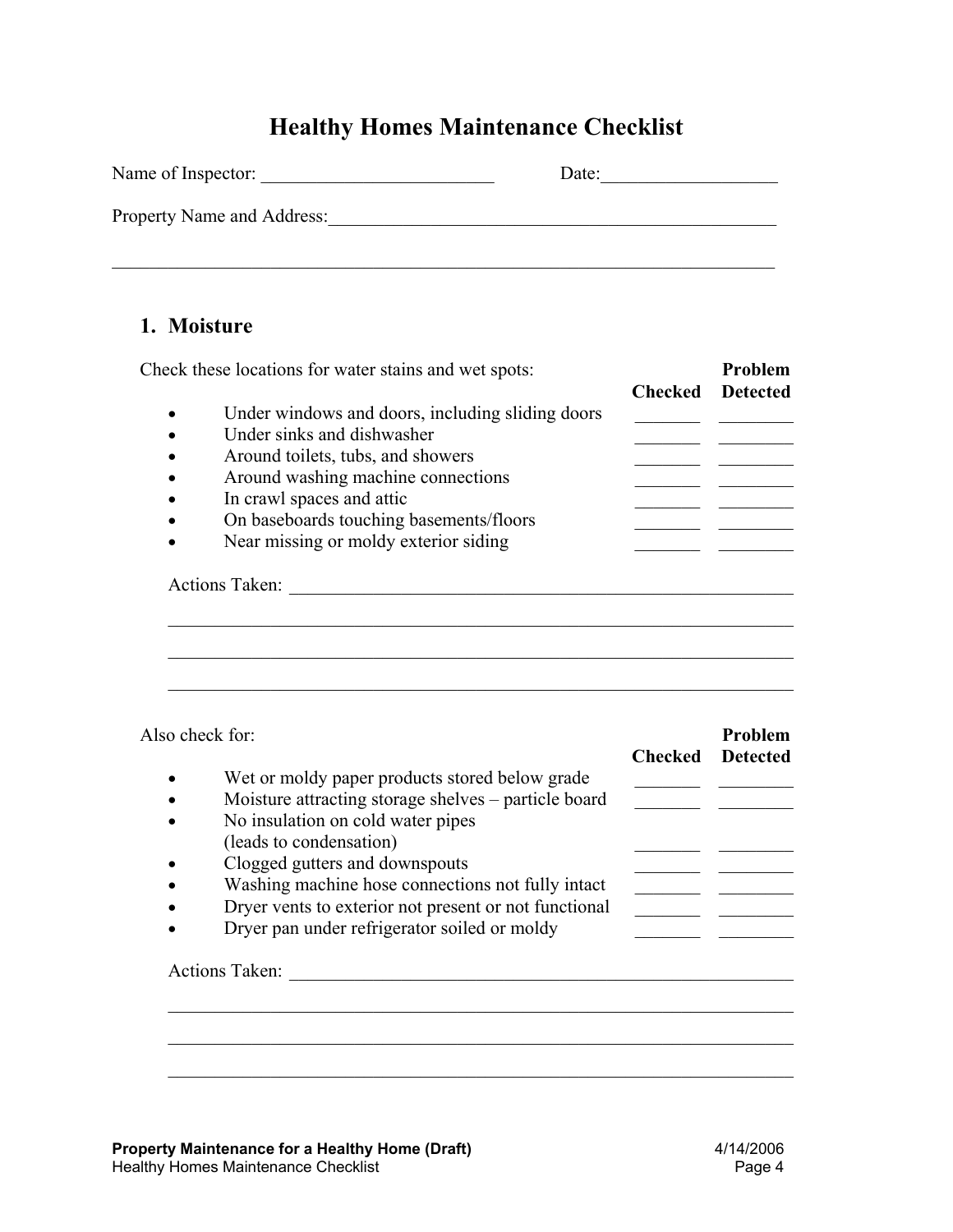### **2. Cleanable Surfaces**

Check for dust, debris, mold, and conditions that make it difficult to effectively clean a surface:

- Dust and debris from repairs has been removed
- Unit has system to remove tracked-in dust  $(e.g., walk-off mat, gate)$
- Carpet is not old, worn, or dusty
- Crawl spaces and attic are clear of debris
- Damage to tile surfaces, floor coverings, and wood floors with gaps that make it difficult to clean, or which collect dust

|           | make it difficult to effectively clean a surface:                                                                                |                | Problem         |
|-----------|----------------------------------------------------------------------------------------------------------------------------------|----------------|-----------------|
|           |                                                                                                                                  | <b>Checked</b> | <b>Detected</b> |
| $\bullet$ | Dust and debris from repairs has been removed                                                                                    |                |                 |
| $\bullet$ | Unit has system to remove tracked-in dust                                                                                        |                |                 |
|           | (e.g., walk-off mat, grate)                                                                                                      |                |                 |
| $\bullet$ | Carpet is not old, worn, or dusty                                                                                                |                |                 |
| $\bullet$ | Crawl spaces and attic are clear of debris                                                                                       |                |                 |
| $\bullet$ | Damage to tile surfaces, floor coverings, and<br>wood floors with gaps that make it difficult<br>to clean, or which collect dust |                |                 |

| <b>Actions Taken:</b> |  |  |  |
|-----------------------|--|--|--|
|                       |  |  |  |
|                       |  |  |  |
|                       |  |  |  |

 $\mathcal{L}_\mathcal{L} = \mathcal{L}_\mathcal{L} = \mathcal{L}_\mathcal{L} = \mathcal{L}_\mathcal{L} = \mathcal{L}_\mathcal{L} = \mathcal{L}_\mathcal{L} = \mathcal{L}_\mathcal{L} = \mathcal{L}_\mathcal{L} = \mathcal{L}_\mathcal{L} = \mathcal{L}_\mathcal{L} = \mathcal{L}_\mathcal{L} = \mathcal{L}_\mathcal{L} = \mathcal{L}_\mathcal{L} = \mathcal{L}_\mathcal{L} = \mathcal{L}_\mathcal{L} = \mathcal{L}_\mathcal{L} = \mathcal{L}_\mathcal{L}$ 

## **3. Ventilation**

| HVAC filter is proper size and efficiency<br>HVAC filter replaced within six months, rated |                                                                                                            |  |
|--------------------------------------------------------------------------------------------|------------------------------------------------------------------------------------------------------------|--|
|                                                                                            |                                                                                                            |  |
|                                                                                            |                                                                                                            |  |
| At least MERV 9                                                                            |                                                                                                            |  |
|                                                                                            |                                                                                                            |  |
|                                                                                            |                                                                                                            |  |
|                                                                                            |                                                                                                            |  |
|                                                                                            | Fans in bath and kitchen work and exhaust outside<br>Exhaust ducts are clear<br>Good air flow to all rooms |  |

 $\mathcal{L}_\mathcal{L} = \mathcal{L}_\mathcal{L} = \mathcal{L}_\mathcal{L} = \mathcal{L}_\mathcal{L} = \mathcal{L}_\mathcal{L} = \mathcal{L}_\mathcal{L} = \mathcal{L}_\mathcal{L} = \mathcal{L}_\mathcal{L} = \mathcal{L}_\mathcal{L} = \mathcal{L}_\mathcal{L} = \mathcal{L}_\mathcal{L} = \mathcal{L}_\mathcal{L} = \mathcal{L}_\mathcal{L} = \mathcal{L}_\mathcal{L} = \mathcal{L}_\mathcal{L} = \mathcal{L}_\mathcal{L} = \mathcal{L}_\mathcal{L}$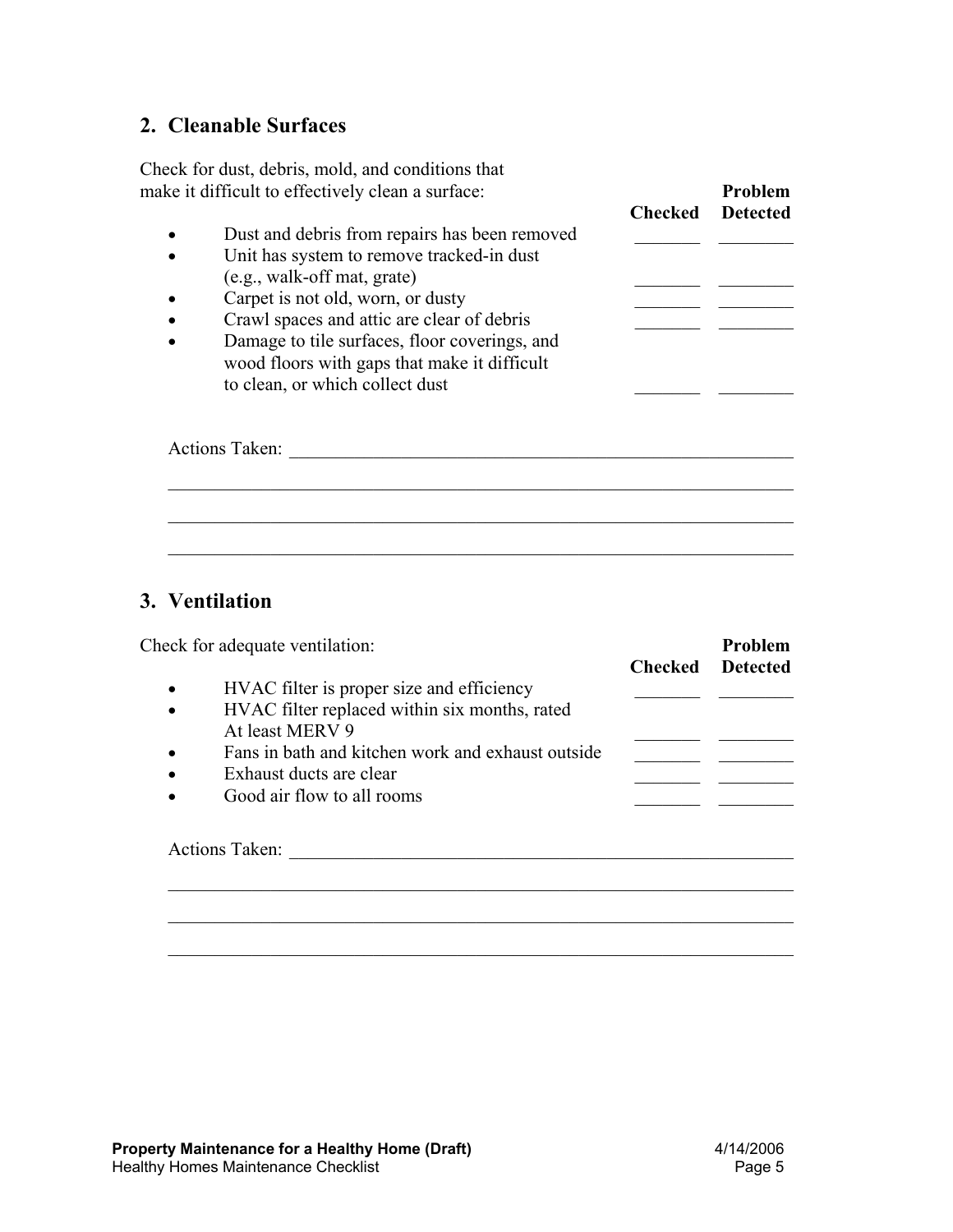## **4. Lead Safe**

| $\bullet$ | Deteriorating and peeling paint, especially                        | <b>Checked</b> | <b>Detected</b> |
|-----------|--------------------------------------------------------------------|----------------|-----------------|
| $\bullet$ | around windows and friction surfaces<br>Damage to painted surfaces |                |                 |
|           |                                                                    |                |                 |
|           |                                                                    |                |                 |
|           | <b>Actions Taken:</b>                                              |                |                 |
|           |                                                                    |                |                 |
|           |                                                                    |                |                 |

# **5. Combustion Safety**

|           | Check for hazards related to combustion safety: | Checked | <b>Problem</b><br><b>Detected</b> |
|-----------|-------------------------------------------------|---------|-----------------------------------|
| $\bullet$ | All gas and oil fired appliances received       |         |                                   |
|           | maintenance check within the last six months    |         |                                   |
|           | Exhaust ducts and flues are clear               |         |                                   |
|           | Smoke alarms work properly                      |         |                                   |
| $\bullet$ | Carbon monoxide detector(s) working properly    |         |                                   |
|           | <b>Actions Taken:</b>                           |         |                                   |
|           |                                                 |         |                                   |
|           |                                                 |         |                                   |
|           |                                                 |         |                                   |
|           |                                                 |         |                                   |

# **6. Pests**

| Check for the presence of insects and rodents:                  |                | Problem         |
|-----------------------------------------------------------------|----------------|-----------------|
|                                                                 | <b>Checked</b> | <b>Detected</b> |
| Evidence of insects or rodent droppings<br>$\bullet$            |                |                 |
| Holes for insect or rodent entry into the building<br>$\bullet$ |                |                 |
| <b>Actions Taken:</b>                                           |                |                 |
|                                                                 |                |                 |
| <b>Property Maintenance for a Healthy Home (Draft)</b>          |                | 4/14/2006       |

Healthy Homes Maintenance Checklist Page 6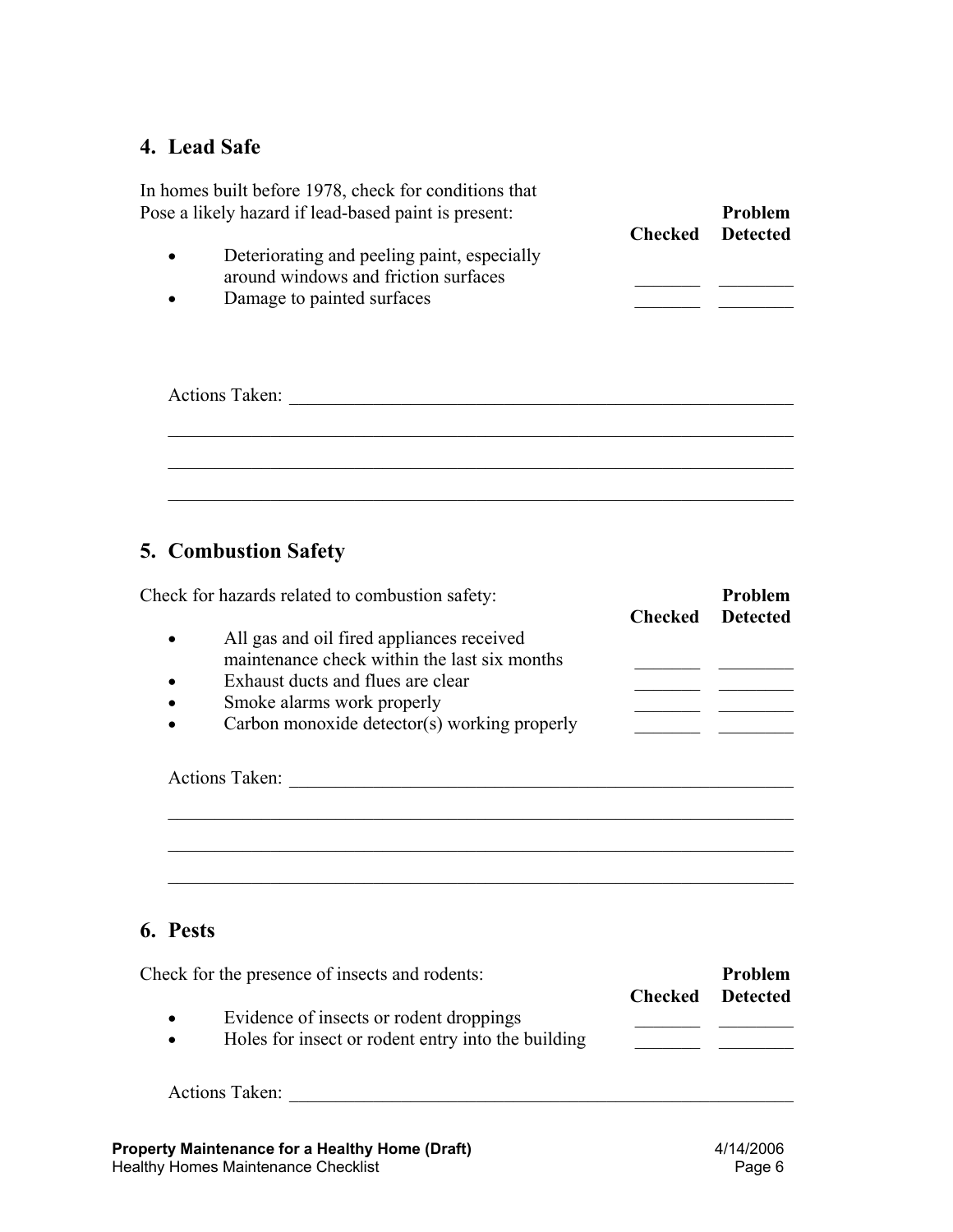## **7. Toxic Chemicals**

| Toxic chemicals stored in the unit (e.g., pesticides, |                                                                                             |  |
|-------------------------------------------------------|---------------------------------------------------------------------------------------------|--|
|                                                       |                                                                                             |  |
|                                                       |                                                                                             |  |
| Chemical odors in the unit                            |                                                                                             |  |
|                                                       | oil- or alkyd-based paints, and solvents)<br>Old chemical cleaners under sink or in storage |  |

 $\mathcal{L}_\mathcal{L} = \mathcal{L}_\mathcal{L} = \mathcal{L}_\mathcal{L} = \mathcal{L}_\mathcal{L} = \mathcal{L}_\mathcal{L} = \mathcal{L}_\mathcal{L} = \mathcal{L}_\mathcal{L} = \mathcal{L}_\mathcal{L} = \mathcal{L}_\mathcal{L} = \mathcal{L}_\mathcal{L} = \mathcal{L}_\mathcal{L} = \mathcal{L}_\mathcal{L} = \mathcal{L}_\mathcal{L} = \mathcal{L}_\mathcal{L} = \mathcal{L}_\mathcal{L} = \mathcal{L}_\mathcal{L} = \mathcal{L}_\mathcal{L}$ 

 $\mathcal{L}_\mathcal{L} = \mathcal{L}_\mathcal{L} = \mathcal{L}_\mathcal{L} = \mathcal{L}_\mathcal{L} = \mathcal{L}_\mathcal{L} = \mathcal{L}_\mathcal{L} = \mathcal{L}_\mathcal{L} = \mathcal{L}_\mathcal{L} = \mathcal{L}_\mathcal{L} = \mathcal{L}_\mathcal{L} = \mathcal{L}_\mathcal{L} = \mathcal{L}_\mathcal{L} = \mathcal{L}_\mathcal{L} = \mathcal{L}_\mathcal{L} = \mathcal{L}_\mathcal{L} = \mathcal{L}_\mathcal{L} = \mathcal{L}_\mathcal{L}$ 

 $\mathcal{L}_\mathcal{L} = \mathcal{L}_\mathcal{L} = \mathcal{L}_\mathcal{L} = \mathcal{L}_\mathcal{L} = \mathcal{L}_\mathcal{L} = \mathcal{L}_\mathcal{L} = \mathcal{L}_\mathcal{L} = \mathcal{L}_\mathcal{L} = \mathcal{L}_\mathcal{L} = \mathcal{L}_\mathcal{L} = \mathcal{L}_\mathcal{L} = \mathcal{L}_\mathcal{L} = \mathcal{L}_\mathcal{L} = \mathcal{L}_\mathcal{L} = \mathcal{L}_\mathcal{L} = \mathcal{L}_\mathcal{L} = \mathcal{L}_\mathcal{L}$ 

 $\mathcal{L}_\text{max} = \mathcal{L}_\text{max} = \mathcal{L}_\text{max} = \mathcal{L}_\text{max} = \mathcal{L}_\text{max} = \mathcal{L}_\text{max} = \mathcal{L}_\text{max} = \mathcal{L}_\text{max} = \mathcal{L}_\text{max} = \mathcal{L}_\text{max} = \mathcal{L}_\text{max} = \mathcal{L}_\text{max} = \mathcal{L}_\text{max} = \mathcal{L}_\text{max} = \mathcal{L}_\text{max} = \mathcal{L}_\text{max} = \mathcal{L}_\text{max} = \mathcal{L}_\text{max} = \mathcal{$ 

 $\mathcal{L}_\mathcal{L} = \mathcal{L}_\mathcal{L} = \mathcal{L}_\mathcal{L} = \mathcal{L}_\mathcal{L} = \mathcal{L}_\mathcal{L} = \mathcal{L}_\mathcal{L} = \mathcal{L}_\mathcal{L} = \mathcal{L}_\mathcal{L} = \mathcal{L}_\mathcal{L} = \mathcal{L}_\mathcal{L} = \mathcal{L}_\mathcal{L} = \mathcal{L}_\mathcal{L} = \mathcal{L}_\mathcal{L} = \mathcal{L}_\mathcal{L} = \mathcal{L}_\mathcal{L} = \mathcal{L}_\mathcal{L} = \mathcal{L}_\mathcal{L}$ 

## **8. Comfort**

|                                                  | Check for amenities contributing to comfort:                                                                                                   | Checked | <b>Problem</b><br><b>Detected</b> |
|--------------------------------------------------|------------------------------------------------------------------------------------------------------------------------------------------------|---------|-----------------------------------|
| $\bullet$<br>$\bullet$<br>$\bullet$<br>$\bullet$ | Working blinds to shield the interior from sunlight<br>Working screen/storm windows<br>Working windows<br>Working heating and air-conditioning |         |                                   |
|                                                  |                                                                                                                                                |         |                                   |
|                                                  | <b>Actions Taken:</b>                                                                                                                          |         |                                   |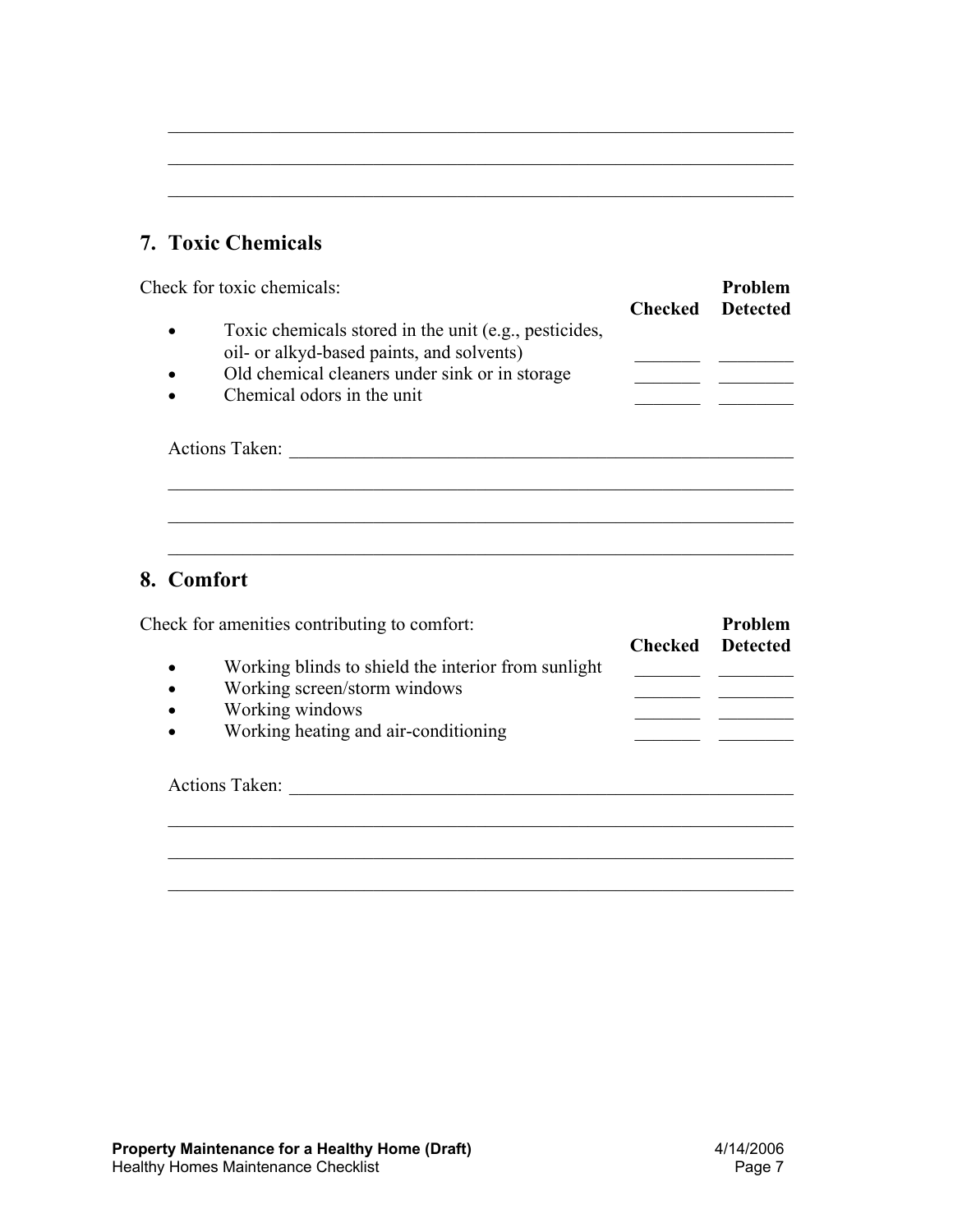# **Sample Work Order Window Maintenance**

### **Approximate labor time:**

3 hours (not including set-up or final cleanup)

#### **Material list**

- $\Box$  Inside stop and compression track
- or
- $\Box$  Inside stop with weatherstripping
- □ Glazing and glazing points
- □ Glass as necessary
- □ Sash chain
- Linseed oil sealer, linseed oil primer and latex topcoat
- Wood filler
- **Epoxy, epoxy primer**
- □ Caulk and backer rod
- □ Wood glue and syringe
- Remove inside stop and lower parting bead
- Bring sash to dust room
- Remove damaged glass
- Remove weak glazing
- Remove exterior paint and loose interior paint
- Glue, pin, and/or epoxy corners as necessary
- Finish sand
- (Pre prime if necessary)
- Prime
- Reglaze into bed of glazing
- Double top coat
- Wet scrap and sand exterior jam and top sash
- Close-up, seal, and block up top sash
- Caulk, fill, and epoxy jamb and still as necessary
- Remove damaged all paint
- Prepare inside stool (remove paint from nose)
- Pre prime, prime, double topcoat
- Attach bottom sash to counterweights
- Reinstall sash in compression track

*or* 

- Install weatherstripped inside stop
- Install sash lock and window lift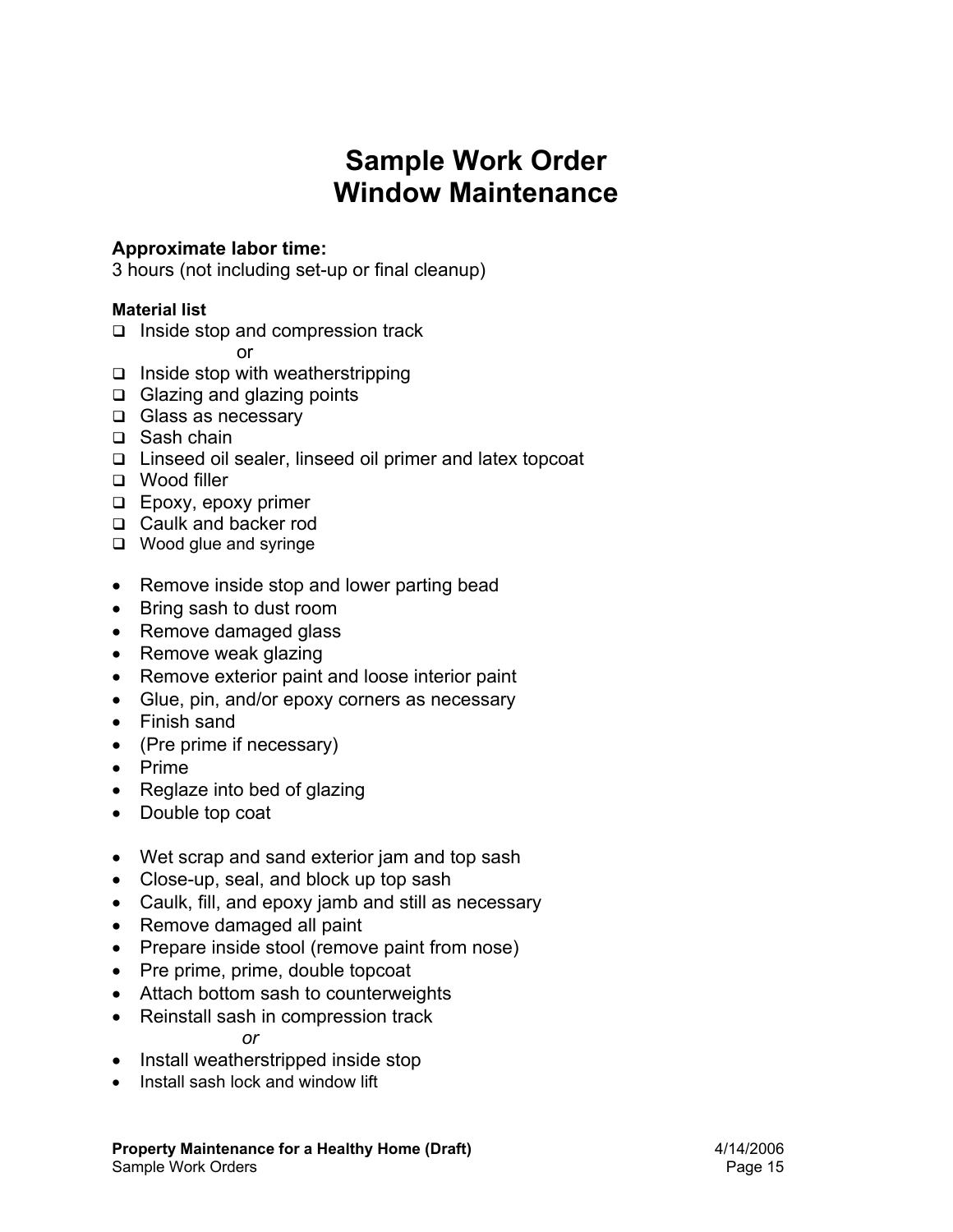# **Work Criteria, Site Set-up, Sample Specification and Work Order**

Specifications are designed for low and moderate income housing. Choices should be weighted against current market practices and prices. Costs may rise above the market but this increase must be small and the extra effort justifiable. For example "it will last three times as long" or "making your rental property mold and lead safe will help protect you from litigation."

1. Protecting the occupants - masking, containment, isolation and occupancy

2. Protecting the workers -health and safety (particularly respiratory protection)

3. Site set up- clean up, work area / occupant separation, dust room, scheduling in occupied units etc.

Each work protocol will be chosen taking into account five criteria (somewhat in the order of priority):

- 1. Immediate and long-term occupant health and safety
- 2. Life cycle cost of installation or repair including projected energy-saving and maintenance costs
- 3. Up-front labor and material cost
- 4. Green and sustainable?
- 5. Historic preservation

This is a sample specification and work order using a double-window as an example. To lower cost this spec fixes the top sash in-place. The top sash is usually already painted shut. Making it operative is relatively expensive. It is recommended at least one sash on each floor be made operative for effective ventilation. (This may include the installation of an effective window fan).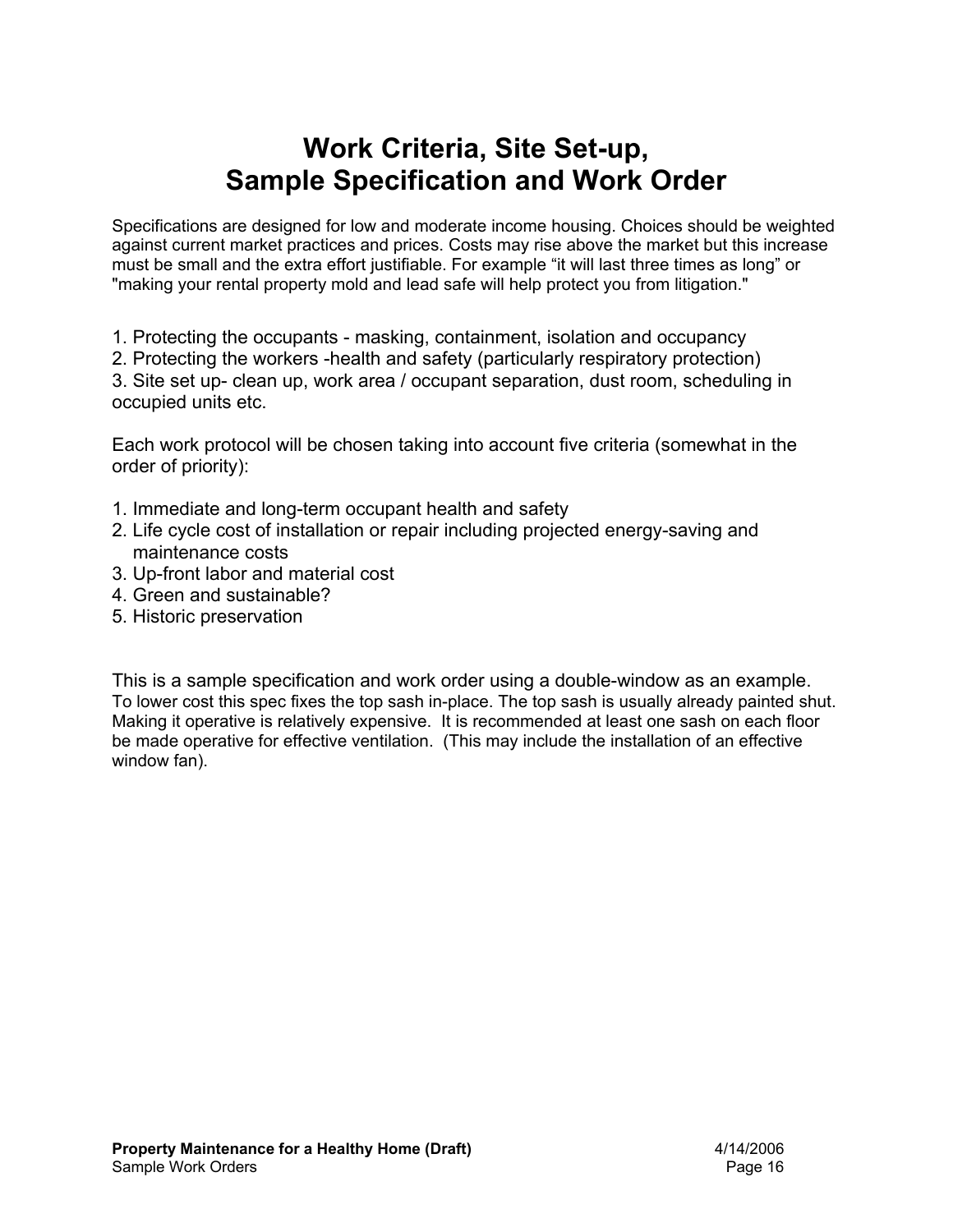# **Double Hung Wood Window Maintenance Specification**

- Remove and discard inside stop.
- Remove and discard parting bead below top sash.
- Remove and number bottom sash (pin counterweight chain so it remains accessible)

### **Sash prep in dust room**

- Remove and retain hardware.
- If needed remove glass and scrape rabbet clean
- Remove paint on exterior face of sash. Start with a hand scraper (mist surface as you work) to remove bulk of loose paint, locate and remove nails.
- The remaining paint can be removed with a planer or random orbital sander attached to a high efficiency vacuum.
- On exterior face of sash remove most of paint. Sound interior paint can be sanded but its probably worth it to remove interior paint as well
- If there is no rot- fill corner joints with using glue syringe
- If there is minor damage at corners run glued through stiles into rail
- If there is sever rot at corners open joint, remove rot to bright wood (use die grinder) Fill with epoxy system designed for doors and windows (use primer not consolodent system)
- Do not compress. A sheet of plywood with edge guides set to the exact size of the sashes helps maintain consistent to the sash. (Cutting off the plywood's corners allows you to work where the rail and stile meet.
- Sand once glue, and/or epoxy is cured
- Where glass is removed, reinstall it in a bed of elastomeric glazing compound.
- Secure glass with glazier points.
- Glaze and let cure overnight.
- Where wood face is severely weathered remove damaged surface and pre prime sash with boiled linseed oil cut %50 with paint thinner plus 1 bottle of mildewcide per gallon
- Prime using a top-grade linseed oil based primer
- Top coat sash using a compatible latex topcoat. Let cure overnight.
- Apply second coat. Let cure overnight.
- Reinstall sash-lift hardware on bottom rail of bottom sash.

### **Exterior Jamb and top sash**

- Mechanically strip most paint on the exterior jamb sill and top fixed-in-place top sash. Use hand scrapers (power tools may be used if attached to a high efficiency vacuum). If rotary tool is used, take care not to tear wood grain.
- Using die-grinder, remove decayed, soft and weathered wood, from jamb and sill.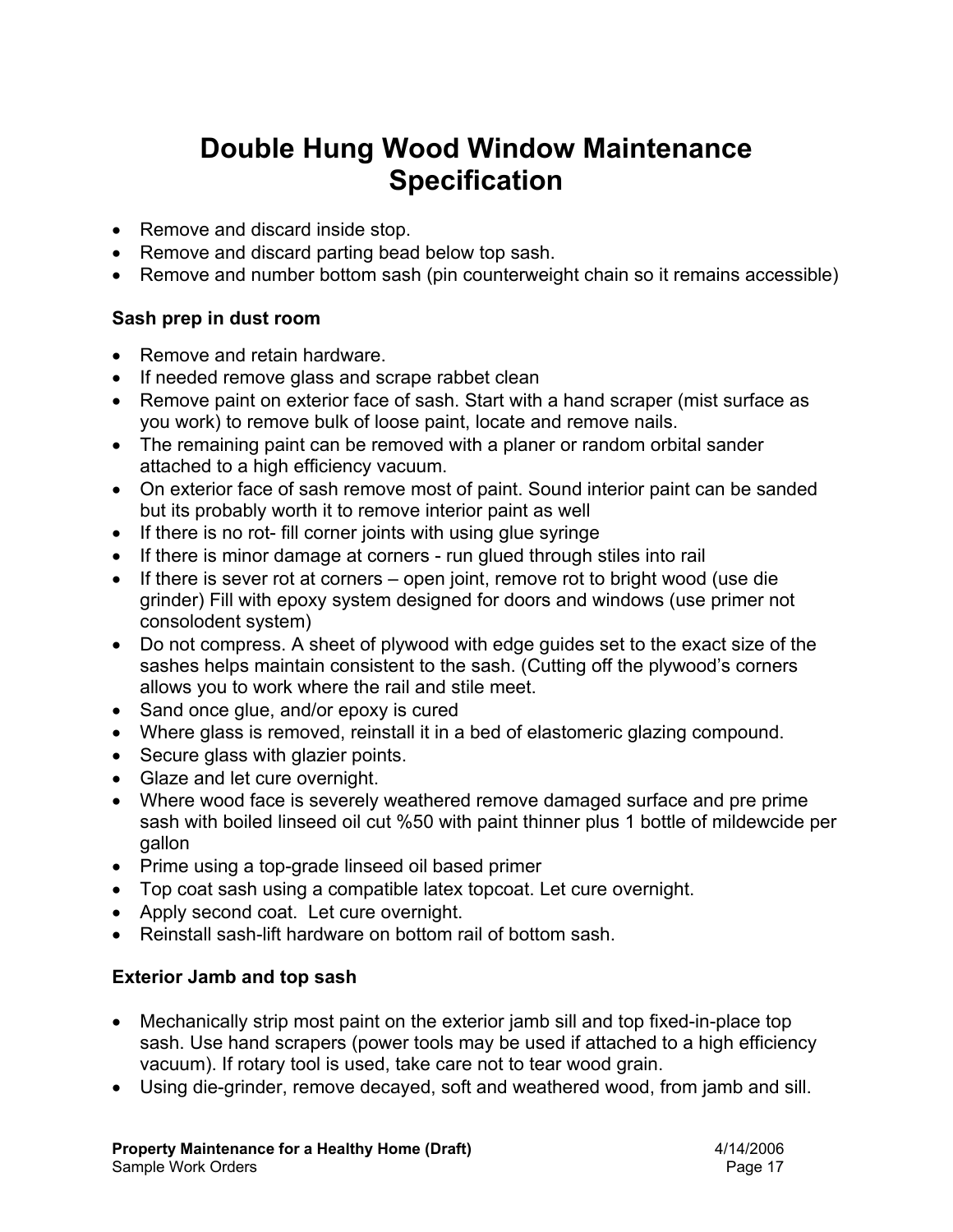- Using a high-grade exterior wood filler or epoxy system fill missing wood to flush. Let cure overnight, then sand.
- Where necessary, replace counterweight compartment access panel.
- Where necessary, open access panels to reattach existing or install replacement sash chain on counter weights. Use correct test copper sash chain.
- Mechanically strip all paint from inside stool. This may include planning the stool nose to make it lead free.

### **Sash installation**

- If top sash is operable (not painted shut) push up tight against backer rod inserted on top rail and fix in place with brass round head screws through horns of top sash or blocks of wood pressed tight against bottom edge of top sash stiles. Make sure screw heads remain clearly visible.
- Press 3/8" Soft Rod backer rod into edge gaps of top sash using screen spine gasket roller.
- Check bottom sash's contact with meeting rail of top sash and contact with sill. Install high quality bulb weatherstripping as necessary.
- Reinstall pre painted parting bead
- Reinstall bottom sash on counterweight system.
- Install new inside stop routed to containing nylon-pile weatherstripping. (Use spacers between stop and sash to assure ease in opening and closing). Or install bottom sash in vinyl compression track. (may need to cut double track in half) This works with, not instead of, the weatherstripping
- Install new sash lock and window lifts.
- Adjust as necessary.

Source: Community Resources, July 31/02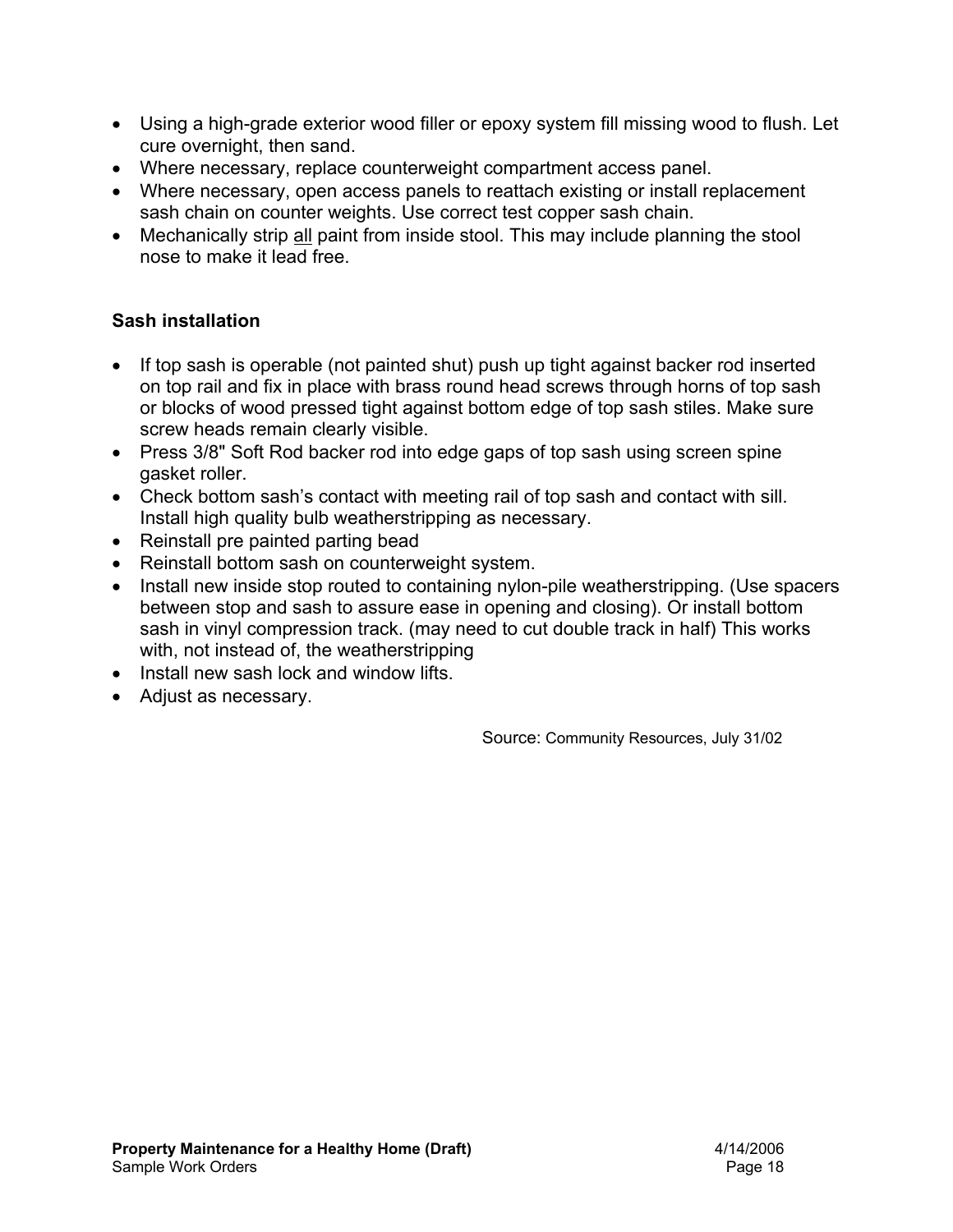# **Essential Maintenance Practices for Property Owners**

*Developed by The Alliance to End Childhood Lead Poisoning. Available at the AECLP web site:* http://www.aeclp.org/

In 1995 a broad-based national task force chartered by Congress reached almost unanimous consensus on recommendations for controlling lead-based paint hazards in private housing. As part of its comprehensive recommendations, *Putting the Pieces Together: Controlling Lead Hazards in the Nation's Housing* (July 1995), the Task Force on Lead-Based Paint Hazard Reduction and Financing called for the following six Essential Maintenance Practices by owners of pre-1978 rental properties that may contain lead-based paint. These Essential Maintenance Practices are relatively inexpensive initial steps property owners need to take to reduce the chances that hazards will develop, avoid the inadvertent creation of hazards, and provide an early warning system to alert owners to deteriorating paint. Copies of *Putting the Pieces Together: Controlling Lead Hazards in the Nation's Housing* can be obtained by visiting the U.S. Department of Housing and Urban Development's website at: http://www.hud.gov/lea/leadwnlo.htmlor by calling 800-424-LEAD.

It is important to understand that Essential Maintenance Practices are a "floor" not a "ceiling," as these practices were not designed to control lead hazards in units that are judged to be higher risk based on their age or condition (e.g., construction before 1950, extensive deteriorated paint, deferred maintenance, etc.). Following Essential Maintenance Practices, owners of multi-family rental properties and those that may pose higher risks because of age, condition, or other factors should consider having a certified risk assessor develop a Lead Hazard Control Plan. (Practice #4 below relates to the lead hazard notification and disclosure requirements which took effect in the fall of 1996 pursuant to federal regulations.)

### **Essential Maintenance Practices for Property Owners**

**1. Use safe work practices** during work that disturbs paint that may contain lead to avoid creating lead-based paint hazards.

- Do not use unsafe paint removal practices, including:
	- o Open flame burning;
	- o Power sanding or sandblasting (unless a special vacuum attachment is used to contain dust);
	- o Water blasting; and
	- o Dry scraping more than a *de minimis* surface area (for example, more than one square foot per room).
- Use good work practices and take precautions to prevent the spread of lead dust (for example, limit access to the work area only to workers; cover the work area with six mil polyethylene plastic or equivalent; protect workers; protect occupants' belongings by covering or removing from the work area; wet painted surfaces before disturbing; and wet debris before sweeping).
- Perform specialized cleaning of the work area upon completion of work using methods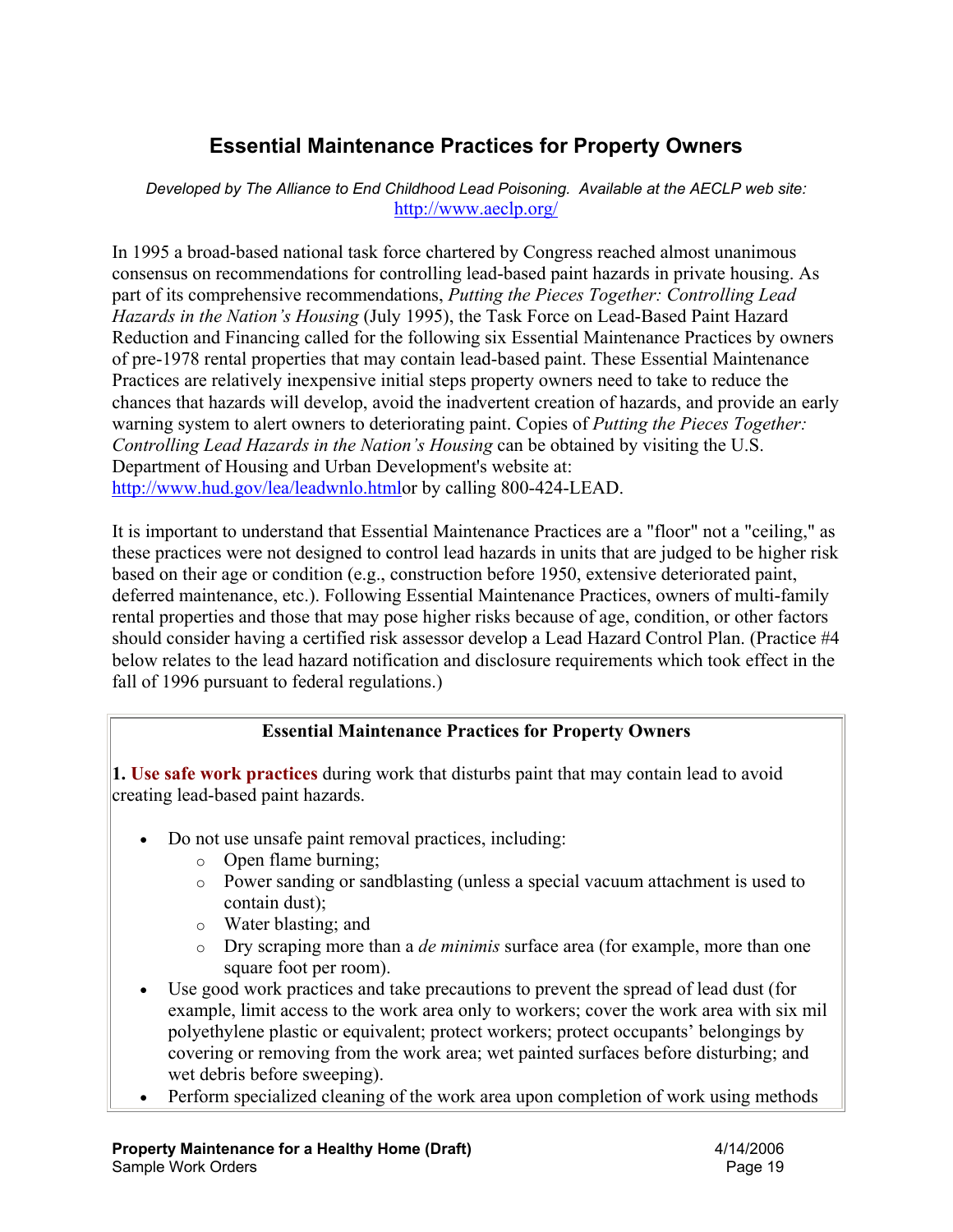designed to remove lead-contaminated dust.

**2. Perform visual examinations for deteriorating paint** (unless the paint is found not to be LBP):

- At unit turnover; *and*
- Every 12 months (unless the tenant refuses entry).

**3. Promptly and safely repair deteriorated paint and the cause of the deterioration.** If more than a *de minimis* amount of paint (for example, more than one square foot per room) has deteriorated (unless the paint is found not to be LBP):

- Follow Essential Maintenance Practice #1 (above) when repairing the surface.
- Diagnose and correct any physical conditions causing the paint deterioration (for example, structural and moisture problems causing substrate failure or conditions causing painted surfaces to be crushed).
- When there is extensive paint deterioration (for example, more than five square feet per room), the procedures for dust testing after Standard Treatments apply.

**4. Provide generic LBP hazard information to tenants per Title X** including the EPAdeveloped educational pamphlet and any information available about LBP or LBP hazards specific to the unit.

**5. Post written notice to tenants** asking tenants to report deteriorating paint and informing them whom to contact. Promptly respond to tenants' reports and correct deteriorating paint, with accelerated response in units occupied by a child under age six or a pregnant woman – and in no case longer than 30 days. Do not retaliate against tenants who report deteriorating paint.

**6. Train maintenance staff.** At a minimum, maintenance supervisors need to complete a oneday training course based on the HUD/EPA operations and maintenance/interim control activities curriculum. The maintenance supervisor must ensure that workers either take the oneday training course or have a clear understanding of LBP hazards, unsafe practices, occupant protection, and dust cleanup methods by such means as on-the-job training and video instruction. The maintenance supervisor needs to provide adequate oversight of workers who have not taken the training course.